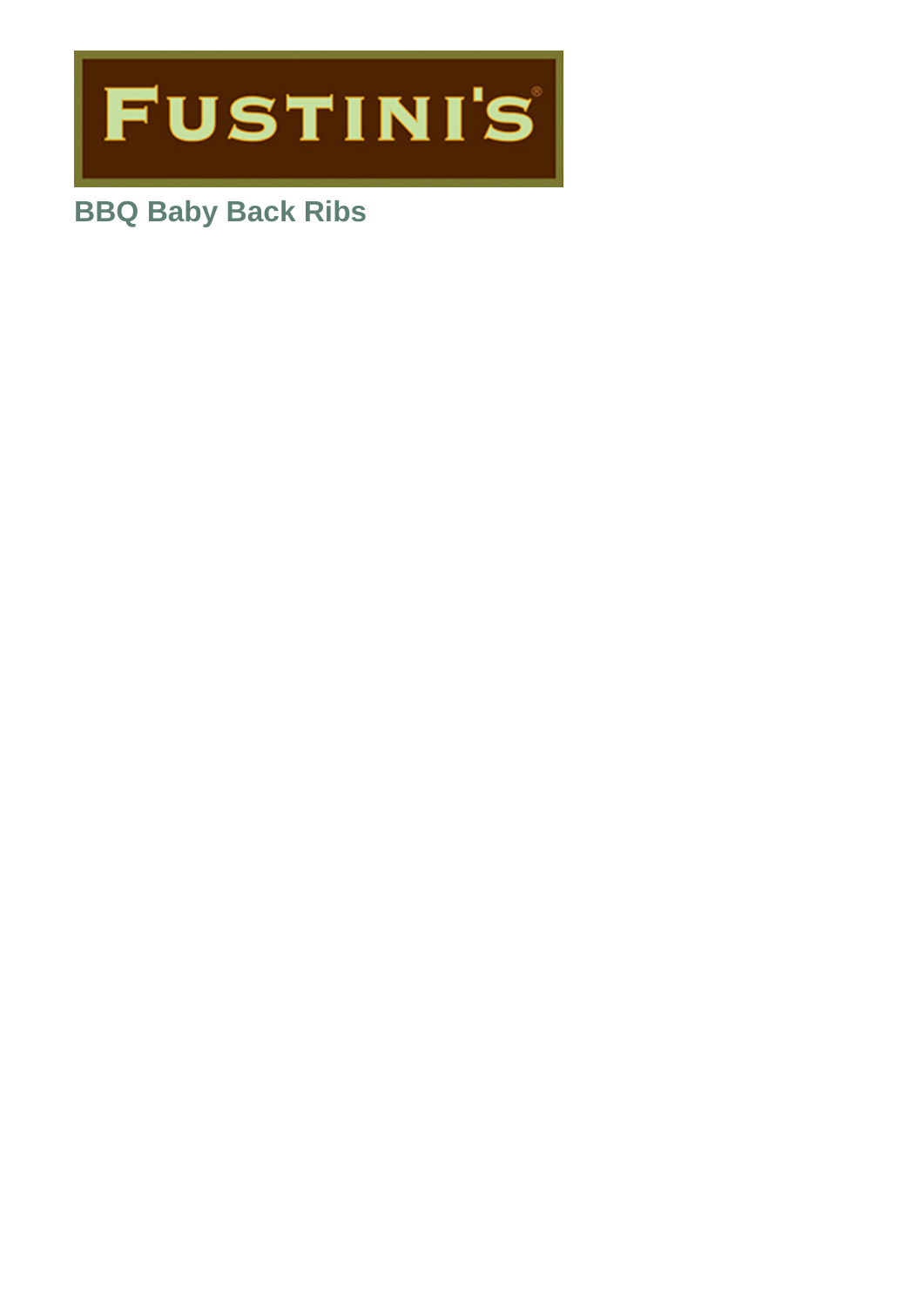### **Ingredients**

- 2 cups apple juice
- 1 tablespoon coriander seeds
- 1 teaspoon black peppercorns
- 2 tablespoons [Fustini's Apple Cider Vinegar](https://www.fustinis.com/order/apple-cider-vinegar-with-mother_431/)
- 3 full racks pork baby back ribs silver skin removed

### BBQ Rub

- 1 tablespoon fennel seeds
- 2 teaspoons smoked paprika
- zest of 1 orange
- 1 teaspoon dried thyme
- 1 tablespoon brown sugar
- salt and pepper
- 2 cloves garlic minced
- [Fustini's Medium SELECT olive oil](https://www.fustinis.com/order/category/oils/extra-virgin-olive-oils/medium_28/)

#### BBQ Sauce

- 2 tablespoons [Fustini's Robust SELECT olive oil](https://www.fustinis.com/order/category/oils/extra-virgin-olive-oils/robust_10/)
- 1 onion minced
- 10 cloves garlic chopped
- 2 dried chilies Guajillo or New Mexico seeds removed
- 1/2 teaspoon fresh thyme
- 1 teaspoon fresh rosemary
- 1 tablespoon fresh cilantro
- 1 bay leaf crushed
- 1/2 teaspoon ground cumin
- 1/2 teaspoon fennel seeds
- 1/4 teaspoon whole cloves
- zest and juice of 2 oranges
- 1 cup brown sugar
- 1/3 cup [Fustini's 18 Year Balsamic Vinegar](https://www.fustinis.com/order/18-year-traditional-balsamic-dark_5/)
- 2/3 cup ketchup
- dash [Black Sheep Gastronomy Worcestershire](https://www.fustinis.com/order/worcestershire-sauce_464/)
- 1 tablespoon [whole grain mustard](https://www.fustinis.com/order/whole-grain-mustard_1773/)
- 1/4 cup apple juice
- salt and pepper
- 3 tablespoons [Fustini's Rosemary Garlic Agrodolce](https://www.fustinis.com/order/agrodolce-rosemary-garlic_1942/)